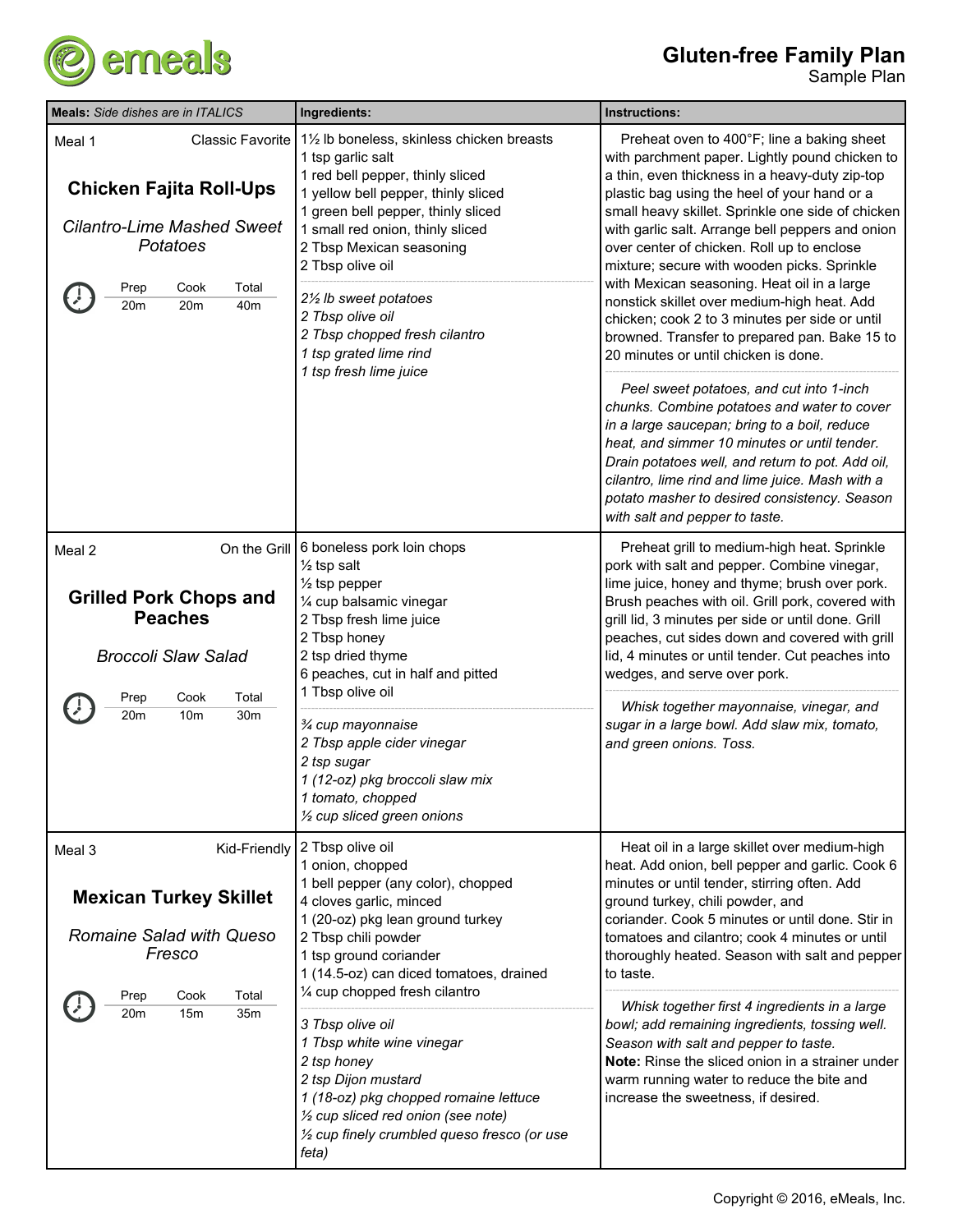

| <b>Meals:</b> Side dishes are in ITALICS                                                                                                                                                                                         | Ingredients:                                                                                                                                                                                                                                                                                                                                                                                                                                             | Instructions:                                                                                                                                                                                                                                                                                                                                                                                                                                                                                                                                                                                                                                                                                                                                                                                                                                                                                                                                                                                                                                                                              |
|----------------------------------------------------------------------------------------------------------------------------------------------------------------------------------------------------------------------------------|----------------------------------------------------------------------------------------------------------------------------------------------------------------------------------------------------------------------------------------------------------------------------------------------------------------------------------------------------------------------------------------------------------------------------------------------------------|--------------------------------------------------------------------------------------------------------------------------------------------------------------------------------------------------------------------------------------------------------------------------------------------------------------------------------------------------------------------------------------------------------------------------------------------------------------------------------------------------------------------------------------------------------------------------------------------------------------------------------------------------------------------------------------------------------------------------------------------------------------------------------------------------------------------------------------------------------------------------------------------------------------------------------------------------------------------------------------------------------------------------------------------------------------------------------------------|
| Kid-Friendly<br>Meal 4<br><b>Bacon-Wrapped Honey</b><br><b>Mustard Chicken</b><br><b>Smashed Garlic-and-Lemon</b><br><b>Potatoes and Steamed Green</b><br><b>Beans</b><br>Cook<br>Total<br>Prep<br>15m<br>25m<br>40 <sub>m</sub> | 1⁄4 cup honey<br>1/4 cup Dijon mustard<br>$\frac{1}{2}$ tsp garlic powder<br>11/2 lb boneless, skinless chicken breasts<br>$\frac{1}{2}$ tsp salt<br>$\frac{1}{2}$ tsp pepper<br>12 slices bacon<br>11/2 lb red potatoes, cut into chunks<br>2 cloves garlic, peeled and smashed<br>1/2 cup gluten-free chicken broth<br>2 Tbsp olive oil<br>1 Tbsp fresh lemon juice<br>1 tsp grated lemon rind<br>1 lb green beans, trimmed                            | Preheat oven to 400°F. Whisk together<br>honey, Dijon, and garlic powder in a small bowl.<br>Halve chicken crosswise, and pound each<br>piece to an even thickness; sprinkle with salt<br>and pepper. Wrap each chicken piece with 2<br>slices bacon; place on a foil-lined rimmed<br>baking sheet. Brush with half of honey mixture.<br>Bake 20 minutes. Brush with remaining honey<br>mixture, and bake 5 to 10 minutes or until<br>bacon is browned and chicken is done.<br>Note: Broil chicken 1 to 2 minutes if you'd<br>prefer your bacon a little crisper.<br>Bring potatoes, garlic, and water to cover to a<br>boil in a saucepan; reduce heat, and simmer 15<br>minutes or until tender. Drain; return potatoes<br>and garlic to pan. Add broth, oil, lemon juice,<br>and lemon rind; mash with a potato masher to<br>desired consistency. Season with salt and<br>pepper to taste. Place green beans in a<br>microwave-safe dish; add 1/4 cup water. Cover<br>and microwave at HIGH 4 to 5 minutes or until<br>crisp-tender. Drain and season with salt and<br>pepper to taste. |
| Meal 5<br><b>Sun-Dried Tomato Pesto</b><br><b>Salmon</b><br>Spring Mix with Avocado and<br>Lime<br>Prep<br>Cook<br>Total<br>15m<br>15m<br>30m                                                                                    | Super Fast 2 Tbsp sliced almonds<br>3⁄4 cup fresh basil leaves<br>1 Tbsp lemon juice<br>$\frac{1}{2}$ tsp salt<br>$\frac{1}{2}$ tsp pepper<br>2 cloves garlic, minced<br>1/4 cup sun-dried tomatoes in oil, drained<br>1/4 cup extra virgin olive oil<br>6 salmon fillets, patted dry<br>1 (5-oz) pkg spring mix<br>3 avocados, peeled and sliced<br>Juice of 1 lime<br>2 Tbsp extra virgin olive oil                                                    | Preheat oven to 400°F. Pulse almonds, basil,<br>lemon juice, salt, pepper, garlic, tomatoes and<br>oil in a food processor until smooth. Rub<br>mixture all over salmon; place in a greased<br>baking dish. Bake 15 minutes or until fish flakes<br>with a fork.<br>Place spring mix on a serving platter; top with<br>avocados. Drizzle with lime juice and oil.<br>Season with salt and pepper to taste.                                                                                                                                                                                                                                                                                                                                                                                                                                                                                                                                                                                                                                                                                 |
| Meal 6<br><b>Grilled Cumin-Lemon</b><br><b>Chicken</b><br><b>Mexican Street Corn</b><br>Cook<br>Total<br>Prep<br>15m<br>15m<br>30m                                                                                               | On the Grill 2 lb boneless, skinless chicken thighs<br>2 Tbsp olive oil<br>1 tsp salt<br>1 tsp cayenne pepper<br>1 tsp ground cumin<br>1 Tbsp grated lemon rind<br>2 Tbsp fresh lemon juice<br>6 ears corn, husks removed<br>1/2 cup finely crumbled queso fresco (or use<br>feta)<br>1/4 cup gluten-free mayonnaise<br>1/4 cup sour cream<br>1 Tbsp fresh lime juice<br>1/2 tsp garlic powder<br>1/4 tsp chili powder<br>1/2 cup chopped fresh cilantro | Preheat grill to medium-high heat. Brush<br>chicken with oil; sprinkle with salt, cayenne<br>pepper, and cumin. Grill chicken, covered with<br>grill lid, 5 minutes per side or until done.<br>Sprinkle lemon rind and lemon juice over<br>chicken.<br>Preheat grill to medium-high heat. Grill corn,<br>covered with grill lid, 15 minutes or until<br>browned and tender, turning often. Meanwhile,<br>stir together cheese, mayonnaise, sour cream,<br>lime juice, garlic powder, and chili powder in a<br>small bowl. Brush cheese mixture over corn;<br>sprinkle with cilantro.                                                                                                                                                                                                                                                                                                                                                                                                                                                                                                       |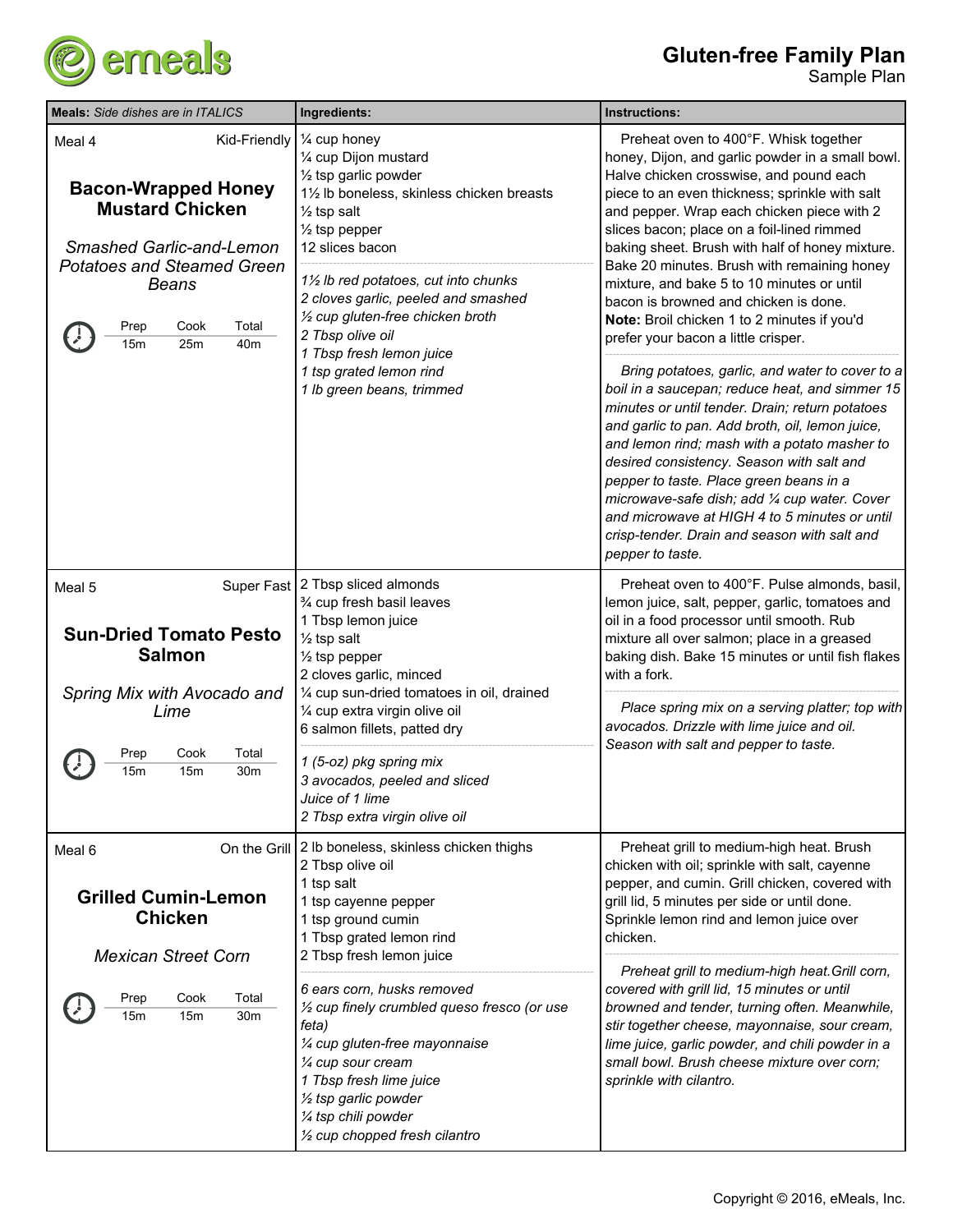

## **Gluten-free Family Plan**

| <b>I Meals:</b> Side dishes are in ITALICS                                                | Ingredients:                                                                                                                                                                           | Instructions:                                                                                                                                                                                                                                                                                                                                                                                                                                                                                                                                                                                                                                                                               |
|-------------------------------------------------------------------------------------------|----------------------------------------------------------------------------------------------------------------------------------------------------------------------------------------|---------------------------------------------------------------------------------------------------------------------------------------------------------------------------------------------------------------------------------------------------------------------------------------------------------------------------------------------------------------------------------------------------------------------------------------------------------------------------------------------------------------------------------------------------------------------------------------------------------------------------------------------------------------------------------------------|
| Meal 7<br><b>Moroccan Steak with</b><br><b>Oranges and Olives</b><br>Basil Zucchini Salad | Classic Favorite   1½ lb flank steak<br>2 oranges<br>$\frac{1}{4}$ cup olive oil<br>1 tsp garlic powder<br>1 Tbsp chopped fresh mint<br>1 tsp salt<br>$\frac{1}{2}$ tsp cayenne pepper | Cut steak across the grain into $\frac{1}{4}$ -inch-thick<br>slices. Peel and section oranges over a bowl,<br>reserving 1/2 cup juice. Combine 2 Tbsp oil,<br>garlic powder, mint, salt and cayenne pepper in<br>a large bowl; add steak, tossing to coat. Cook<br>steak, in batches, in 2 Tbsp hot oil in a large<br>skillet over medium-high heat 2 minutes per<br>side or until browned. Return all steak to pan;<br>add orange sections, orange juice and olives.<br>Cook 2 to 3 minutes or until most of liquid<br>evaporates.<br>Whisk together oil, lemon juice, and honey in<br>a serving bowl. Shave zucchini lengthwise into<br>thin ribbons, using a vegetable peeler, into bowl |
| Total<br>Prep<br>Cook<br>20 <sub>m</sub><br>30 <sub>m</sub><br>10 <sub>m</sub>            | % cup pitted kalamata olives<br>2 Tbsp olive oil<br>2 tsp fresh lemon juice<br>1 tsp honey<br>4 zucchini<br>1/ <sub>3</sub> cup torn fresh basil                                       |                                                                                                                                                                                                                                                                                                                                                                                                                                                                                                                                                                                                                                                                                             |
|                                                                                           |                                                                                                                                                                                        | with oil mixture. Toss to coat. Sprinkle with<br>basil. Season with salt and pepper to taste.                                                                                                                                                                                                                                                                                                                                                                                                                                                                                                                                                                                               |